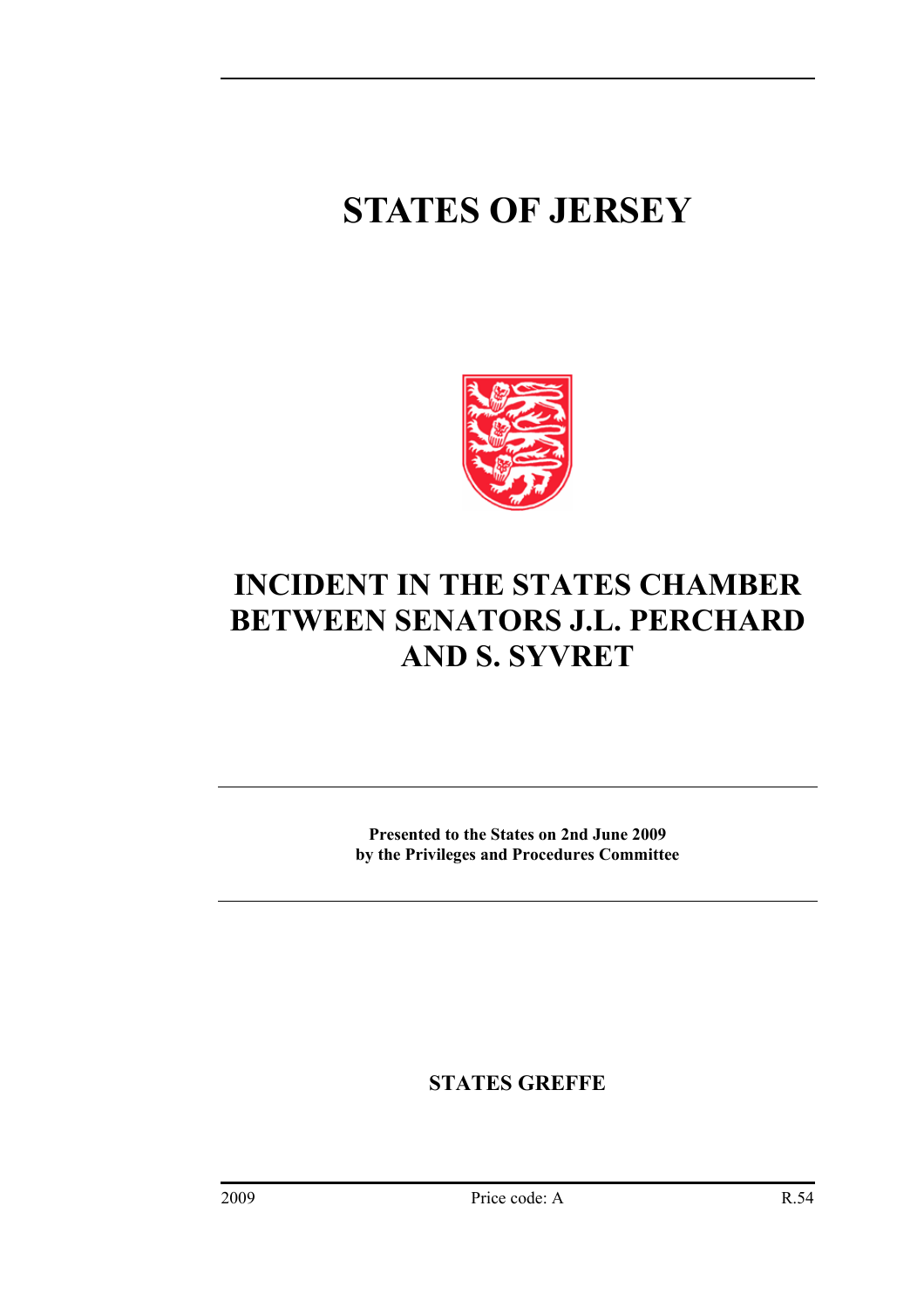## **REPORT OF THE PRIVILEGES AND PROCEDURES COMMITTEE CONCERNING AN INCIDENT IN THE STATES CHAMBER BETWEEN SENATORS J.L. PERCHARD AND S. SYVRET**

On Friday 1st May 2009, the Privileges and Procedures Committee concluded its investigation under Standing Orders into an incident which occurred between 2 States members in the States Chamber on 10th March 2009.

The Committee received complaints from members of the public regarding the episode, during which Senator S. Syvret stated that Senator J.L. Perchard had made certain utterances to him. At the time, the matter was dealt with directly through the Chair, as follows –

## *'The Deputy Bailiff:*

*One moment. This was a private matter in any event. I cannot rule on what was said and what was not because it is denied so we will leave the matter there. But quite clearly Members should as a general principle be courteous to each other, should not insult each other or use abusive language to each other. That is in Standing Orders so far as public utterances are concerned. It is in the code of conduct as I understand it so far as ordinary private interaction between Members is concerned. I urge all Members to abide by that. [Approbation] Now, Minister, I am sorry you were interrupted but perhaps you could carry on'.* 

The Committee considered the incident with regard to Standing Order 104(2)(b), which states –

- *"(2) A member of the States must not* 
	- *…*
	- *(b) use offensive or insulting language about any member of the States;".*

The Committee agreed at its meeting of 27th March 2009 to invite Senators Perchard and Syvret to discuss the matter on 1st May 2009.

Senator Syvret did not attend the meeting, and the matter was therefore determined in his absence. While the Committee acknowledged that Senator Syvret had merely repeated the alleged words of Senator Perchard, and that words spoken before the States were subject to privilege, it considered that the Senator could have found a way to draw the Chair's attention without needing to repeat the alleged words verbatim in the Chamber.

The alleged actions of Senator Perchard were considered with regard to Standing Order 157(1) of the Standing Orders of the States of Jersey and paragraph 5 of the Code of Conduct for States Members, "Maintaining the integrity of the States," which reads as follows –

*'Elected members should at all times conduct themselves in a manner which will tend to maintain and strengthen the public's trust and confidence in the integrity of the States of Jersey and shall endeavour, in the course of their*